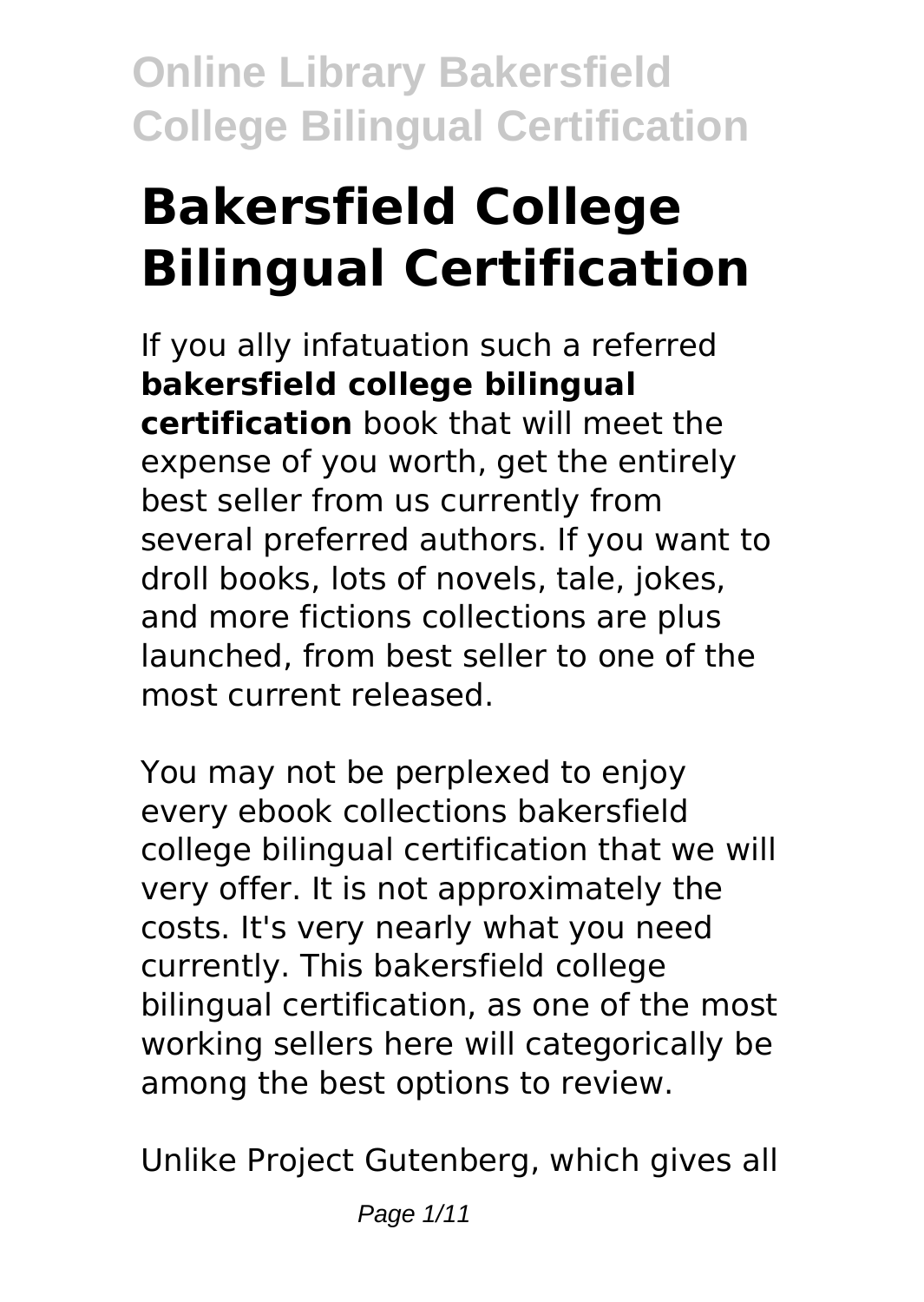books equal billing, books on Amazon Cheap Reads are organized by rating to help the cream rise to the surface. However, five stars aren't necessarily a guarantee of quality; many books only have one or two reviews, and some authors are known to rope in friends and family to leave positive feedback.

#### **Bakersfield College Bilingual Certification**

Bakersfield College administers bilingual English/Spanish exams and issues certificates verifying bilingual proficiency in verbal, reading and writing. Tier I - Conversational; one-on-one Oral/Reading exam with the instructor, approx. 10-15 minutes \$59 (Money Order or Credit Card ONLY, NO REFUND) PAYMENT REQUIRED to schedule appointment.

### **Bilingual Testing | Bakersfield College**

If you pass the Bilingual exams - Tier I, Verbal, Certificate will be provided at the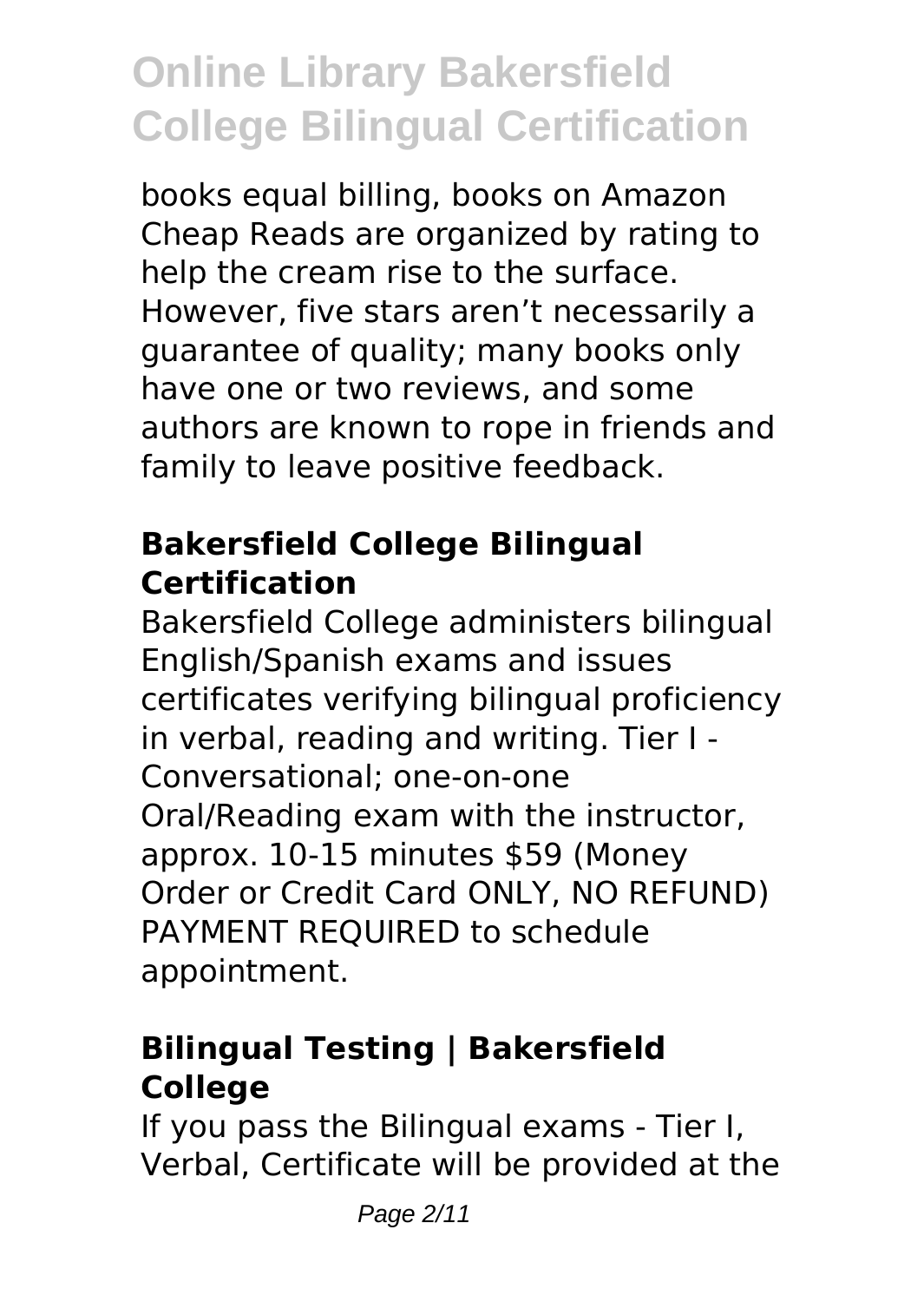time of the exam; Tier II, Written, Certificate will be mailed after it is scored, approximately two week to address provided on exam.

## **Bilingual Testing | Bakersfield College**

Bakersfield College is accredited by the Accrediting Commission for Community and Junior Colleges, Western Association of Schools and Colleges, 10 Commercial Blvd., Suite 204, Novato, CA 94949, (415) 506-0234, an institutional accrediting body recognized by the Council for Higher Education Accreditation and the U.S. Department of Education.

#### **CTE Certificate Applications | Bakersfield College**

Accreditation. Bakersfield College is accredited by the Accrediting Commission for Community and Junior Colleges, Western Association of Schools and Colleges, 10 Commercial Blvd., Suite 204, Novato, CA 94949, (415)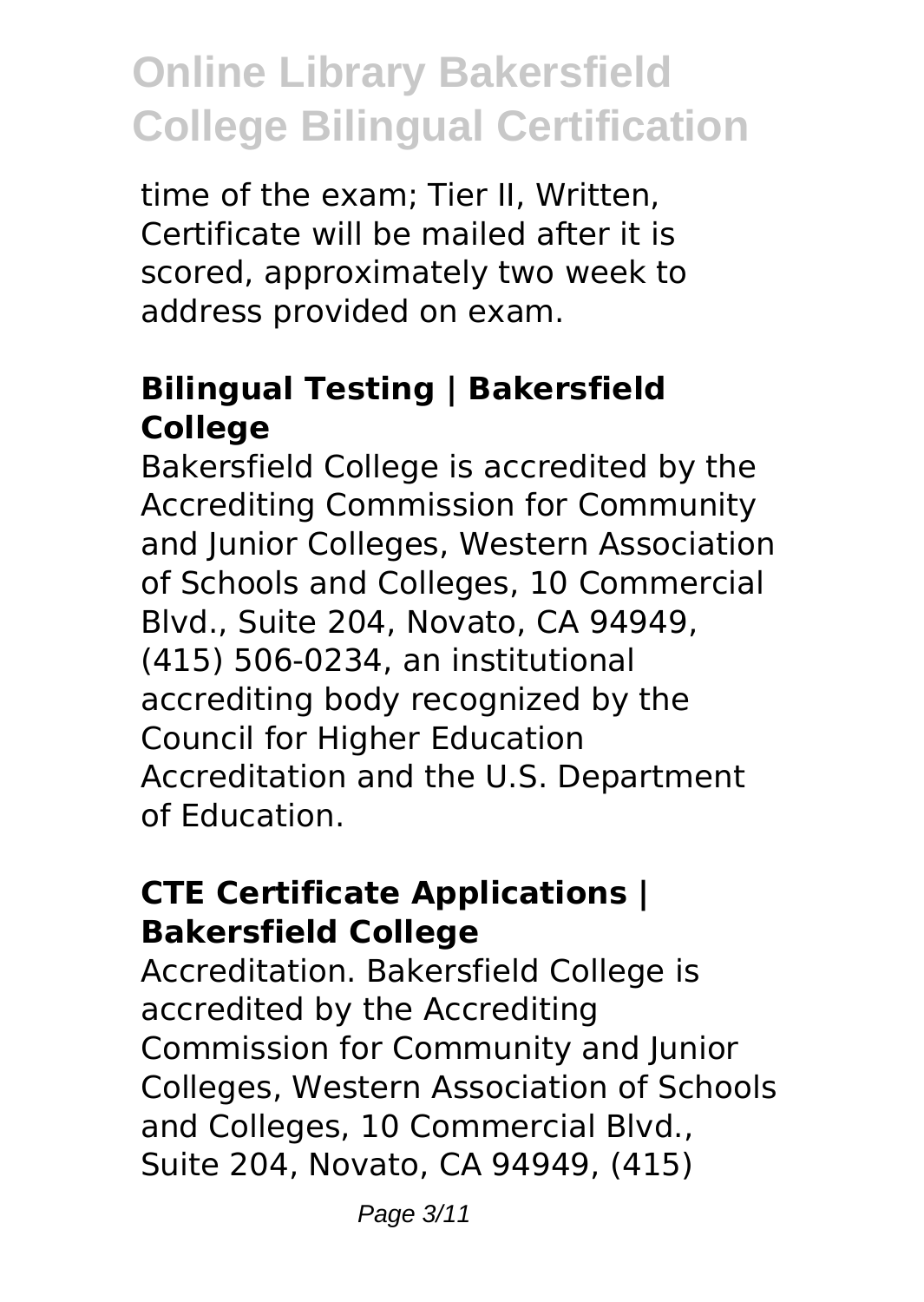506-0234, an institutional accrediting body recognized by the Council for Higher Education Accreditation and the U.S. Department of Education.

#### **Learning and Career Pathways | Bakersfield College**

Bakersfield College is accredited by the Accrediting Commission for Community and Junior Colleges, Western Association of Schools and Colleges, 10 Commercial Blvd., Suite 204, Novato, CA 94949, (415) 506-0234, an institutional accrediting body recognized by the Council for Higher Education Accreditation and the U.S. Department of Education.

#### **Paraprofessional Stackable Certificates | Bakersfield College**

Bakersfield College is accredited by the Accrediting Commission for Community and Junior Colleges, Western Association of Schools and Colleges, 10 Commercial Blvd., Suite 204, Novato, CA 94949, (415) 506-0234, an institutional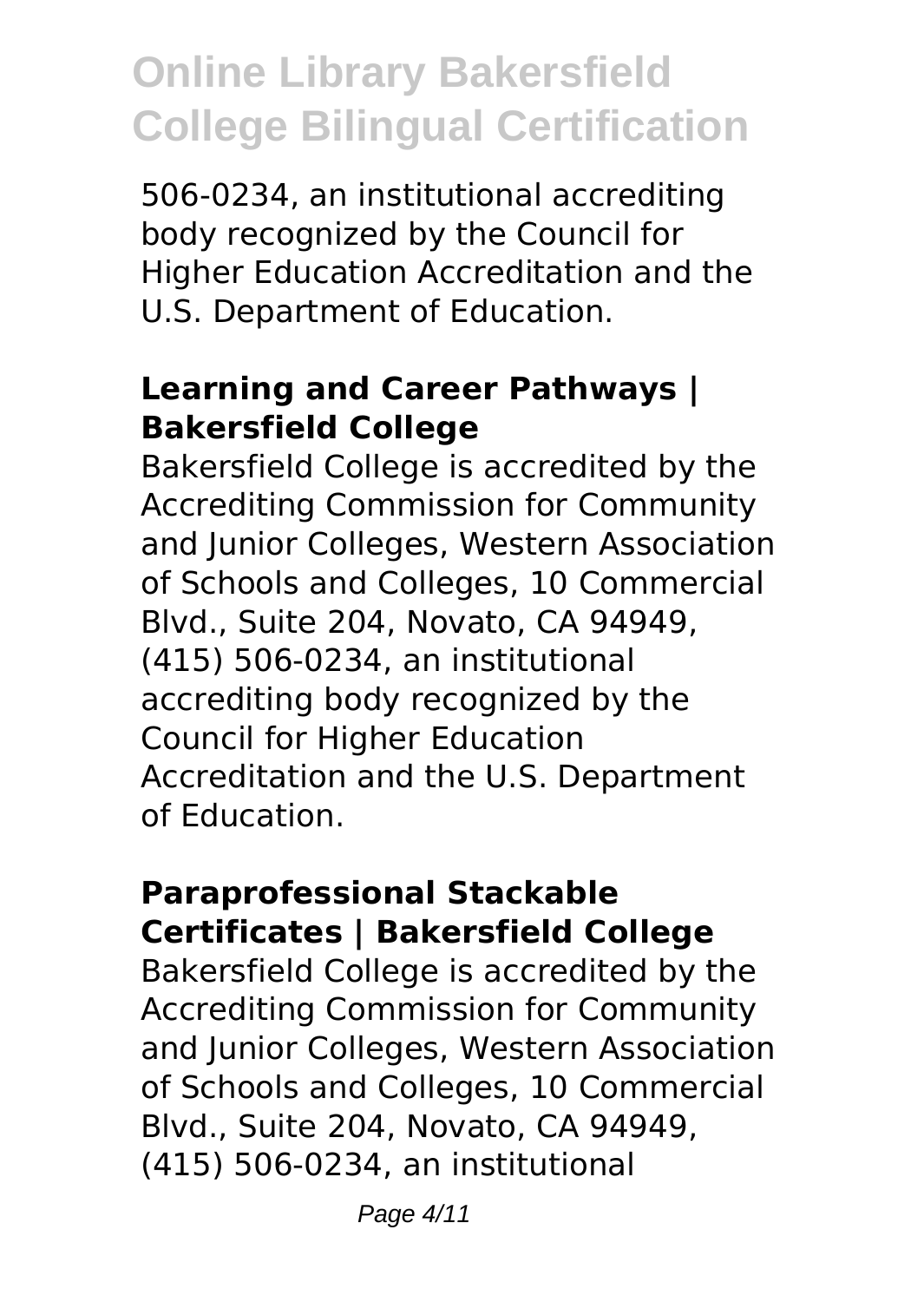accrediting body recognized by the Council for Higher Education Accreditation and the U.S. Department of Education.

### **Career Education | Bakersfield College**

9 Things You Need to Know to Earn Your Bilingual Authorization. January 14, 2016 by Rossier Staff What is the BCLAD? BCLAD (Bilingual, Cross-Cultural, Language and Academic Development) is another name for the Bilingual Authorization.This authorization training process prepares teachers to meet the needs of English learners in all instructional settings, including bilingual programs in the ...

### **9 Things You Need to Know to Earn Your Bilingual ...**

The student successfully completed Spanish B1 at Bakersfield College and received a grade of 'C' or better. The student successfully completed the first semester of Spanish at a college or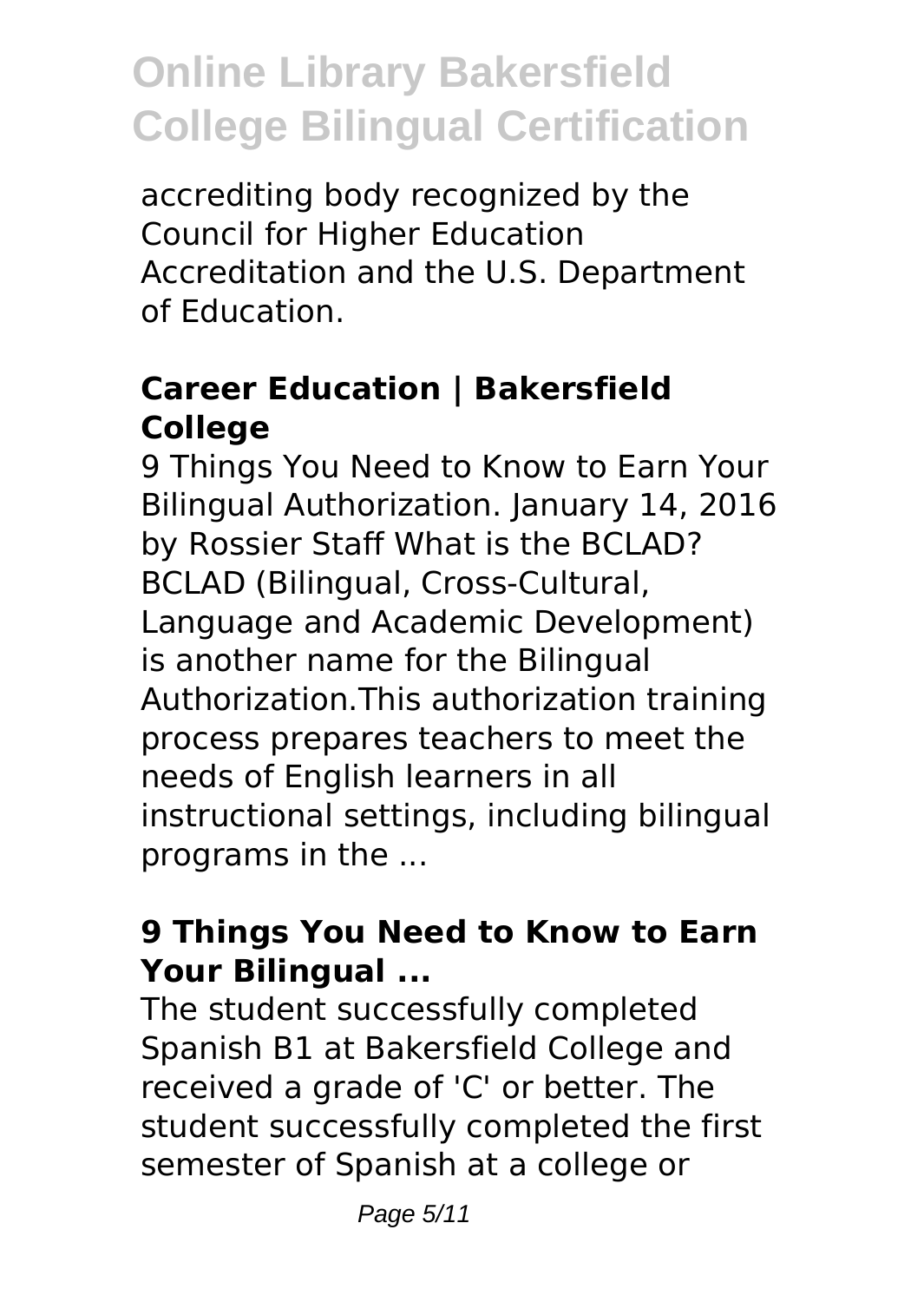university. The student has taken at least four years of high school Spanish and passed with a grade of 'C' or better. Spanish B3

### **Spanish Program | Bakersfield College**

Bakersfield College is accredited by the Accrediting Commission for Community and Junior Colleges, Western Association of Schools and Colleges, 10 Commercial Blvd., Suite 204, Novato, CA 94949, (415) 506-0234, an institutional accrediting body recognized by the Council for Higher Education Accreditation and the U.S. Department of Education.

## **CTE Staff | Bakersfield College**

Accreditation. Bakersfield College is accredited by the Accrediting Commission for Community and Junior Colleges, Western Association of Schools and Colleges, 10 Commercial Blvd., Suite 204, Novato, CA 94949, (415) 506-0234, an institutional accrediting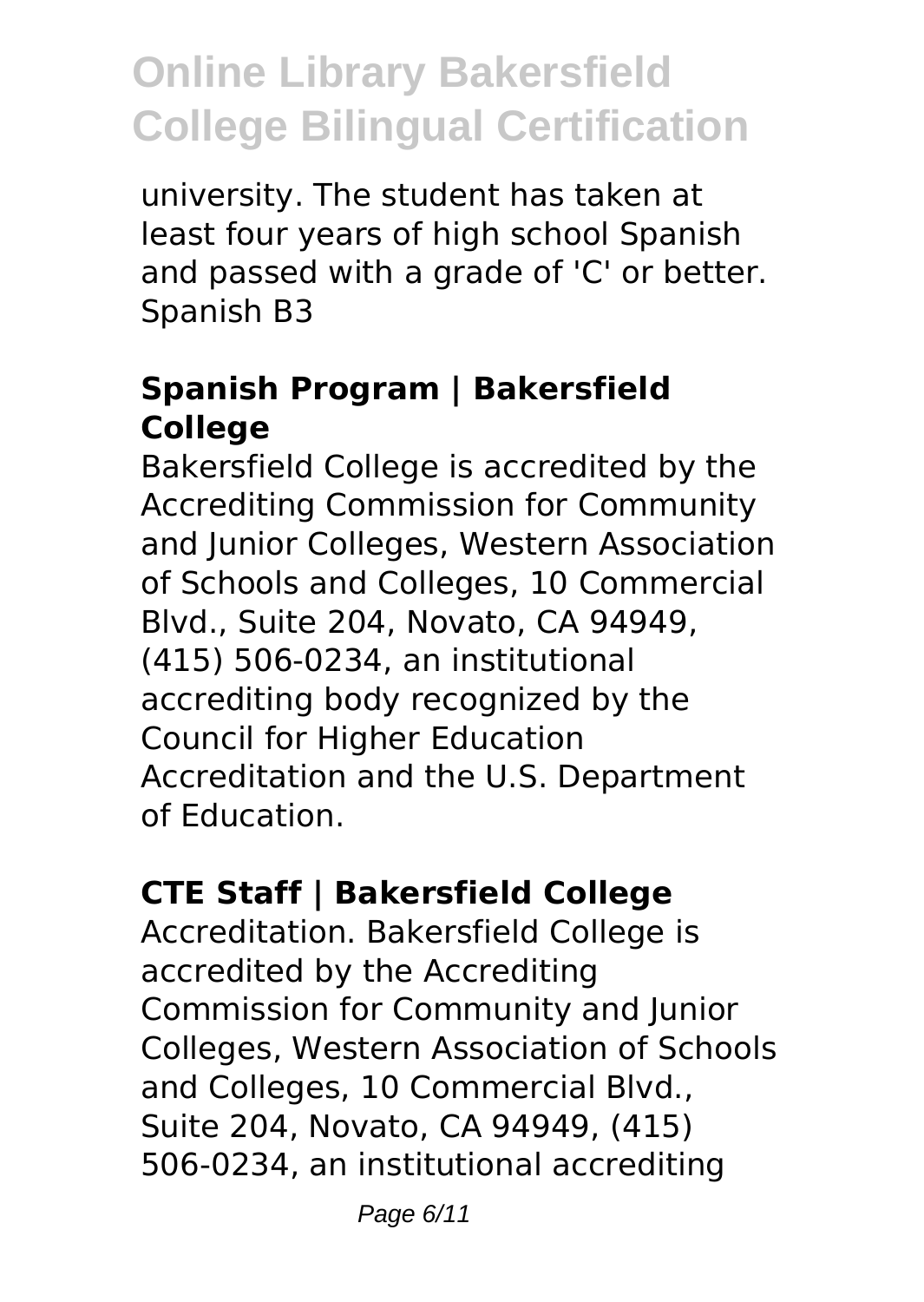body recognized by the Council for Higher Education Accreditation and the U.S. Department of Education.

## **Bakersfield College**

Bakersfield College is accredited by the Accrediting Commission for Community and Junior Colleges, Western Association of Schools and Colleges, 10 Commercial Blvd., Suite 204, Novato, CA 94949, (415) 506-0234, an institutional accrediting body recognized by the Council for Higher Education Accreditation and the U.S. Department of Education.

#### **Career & Technical Education | Bakersfield College**

Accreditation. Bakersfield College is accredited by the Accrediting Commission for Community and Junior Colleges, Western Association of Schools and Colleges, 10 Commercial Blvd., Suite 204, Novato, CA 94949, (415) 506-0234, an institutional accrediting body recognized by the Council for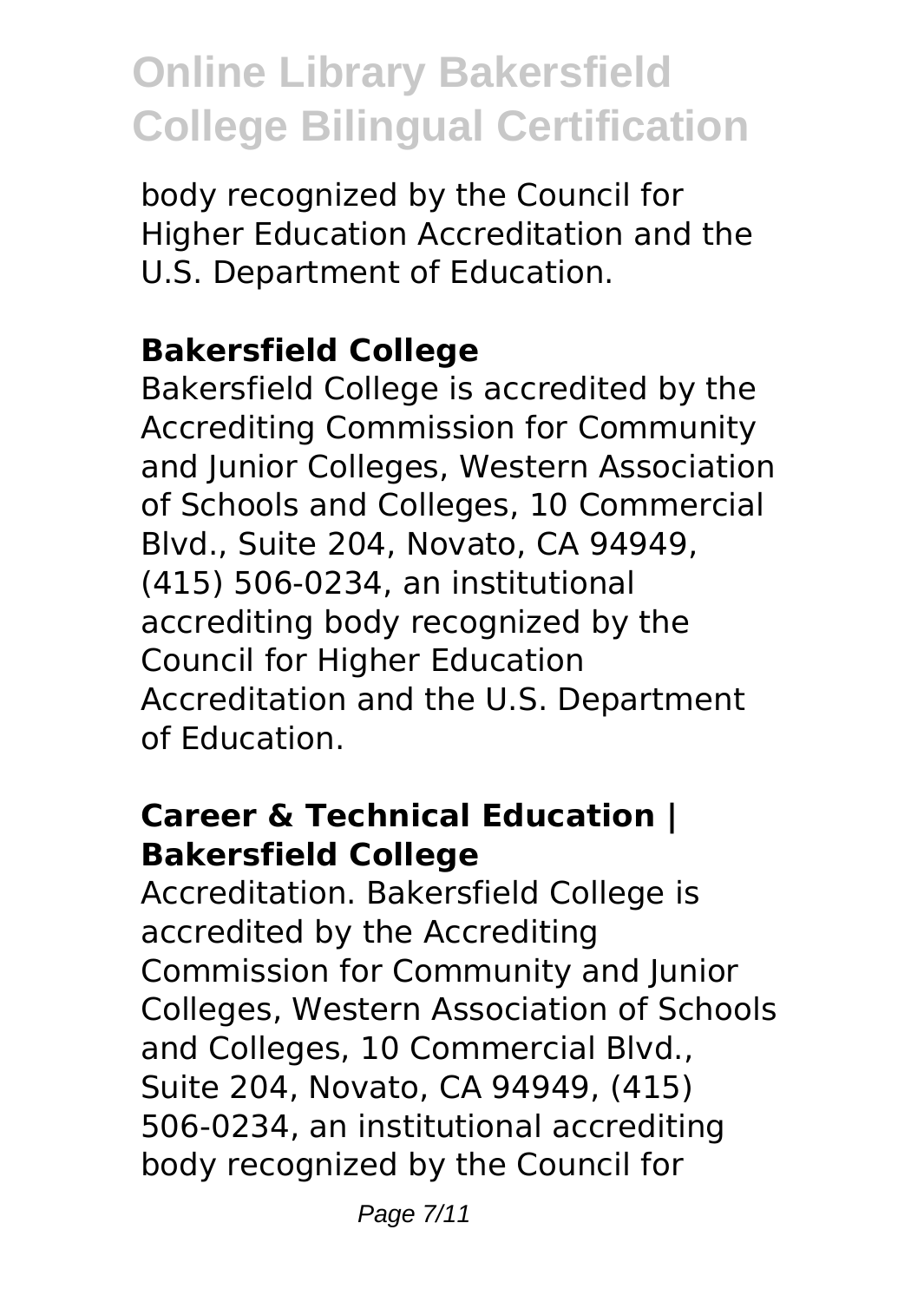Higher Education Accreditation and the U.S. Department of Education.

### **CTE Certificate Applications | Bakersfield College**

Founded as a teacher's college in 1913, Humboldt State University is now one of the best low-cost online colleges in California. Part of the California State University system, the school offers fully online degree and certificate programs through its College of Extended Education and Global Engagement.

### **Top 25 Low-Cost Online Colleges in California**

BC placement into reading level 06 and writing level 06. Description: Introduction to Spanish language and culture by means of a program that involves video, audio, and print media in an integrated method of planned immersion. Students will develop language skills that include reading, writing, listening comprehension and oral production.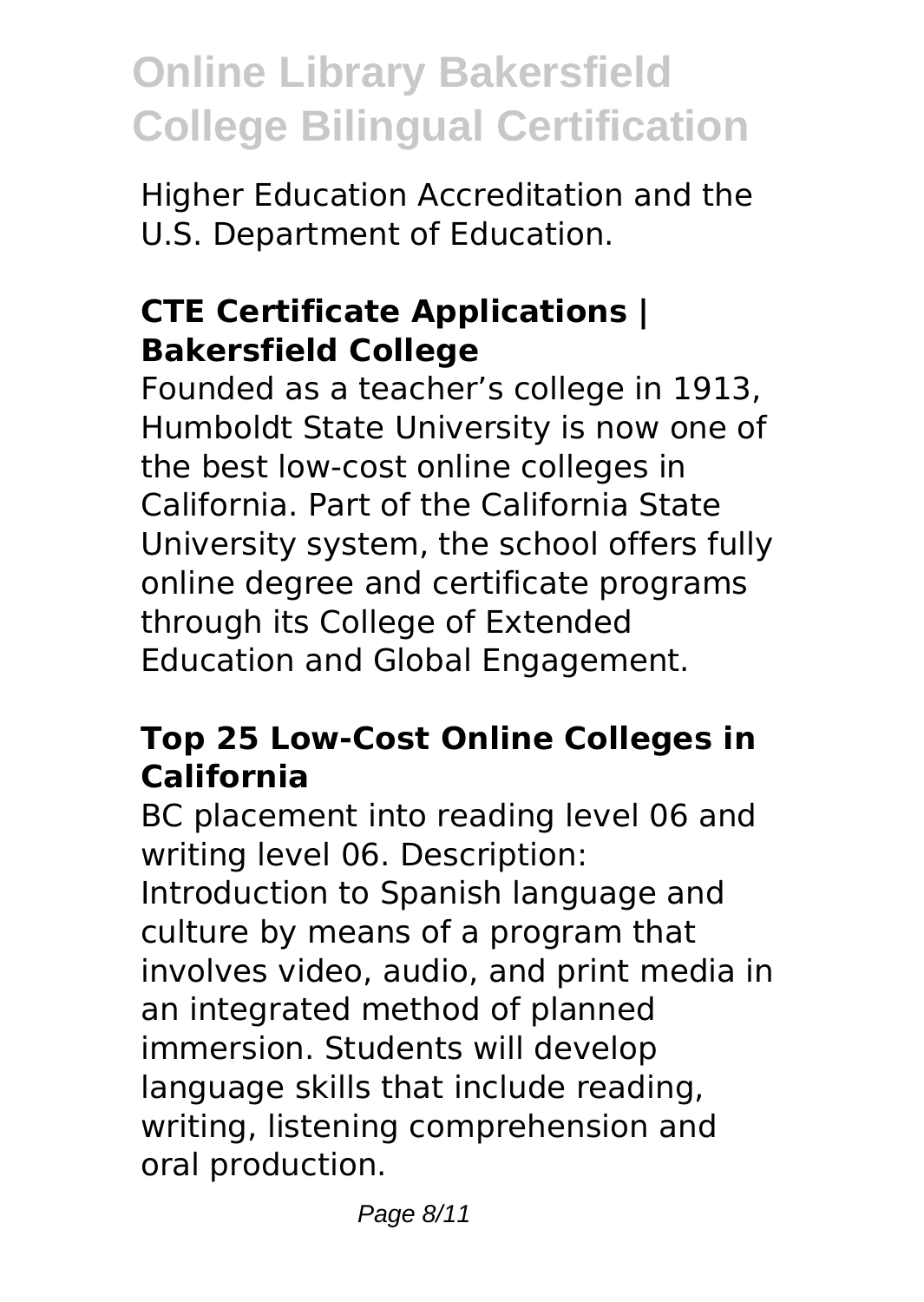### **SPAN - Spanish Courses - Bakersfield College**

Bilingual Oral Fluency Examination and Certification In order to demonstrate qualifications of state employees to provide service in non-English languages, CalHR requires language fluency testing.

#### **Bilingual Services - CalHR**

A teaching certification in bilingual education is an additional credential for teachers who want to teach non-native English speakers. Short-term certification prep programs are available at many ...

#### **Bilingual Teaching Certification and Certificate Program ...**

There is no training for the certification. You just go and test. Bakersfield College is a community college that provides many different options in trainings and classes, but there is not much of a thing for the bilingual certificate.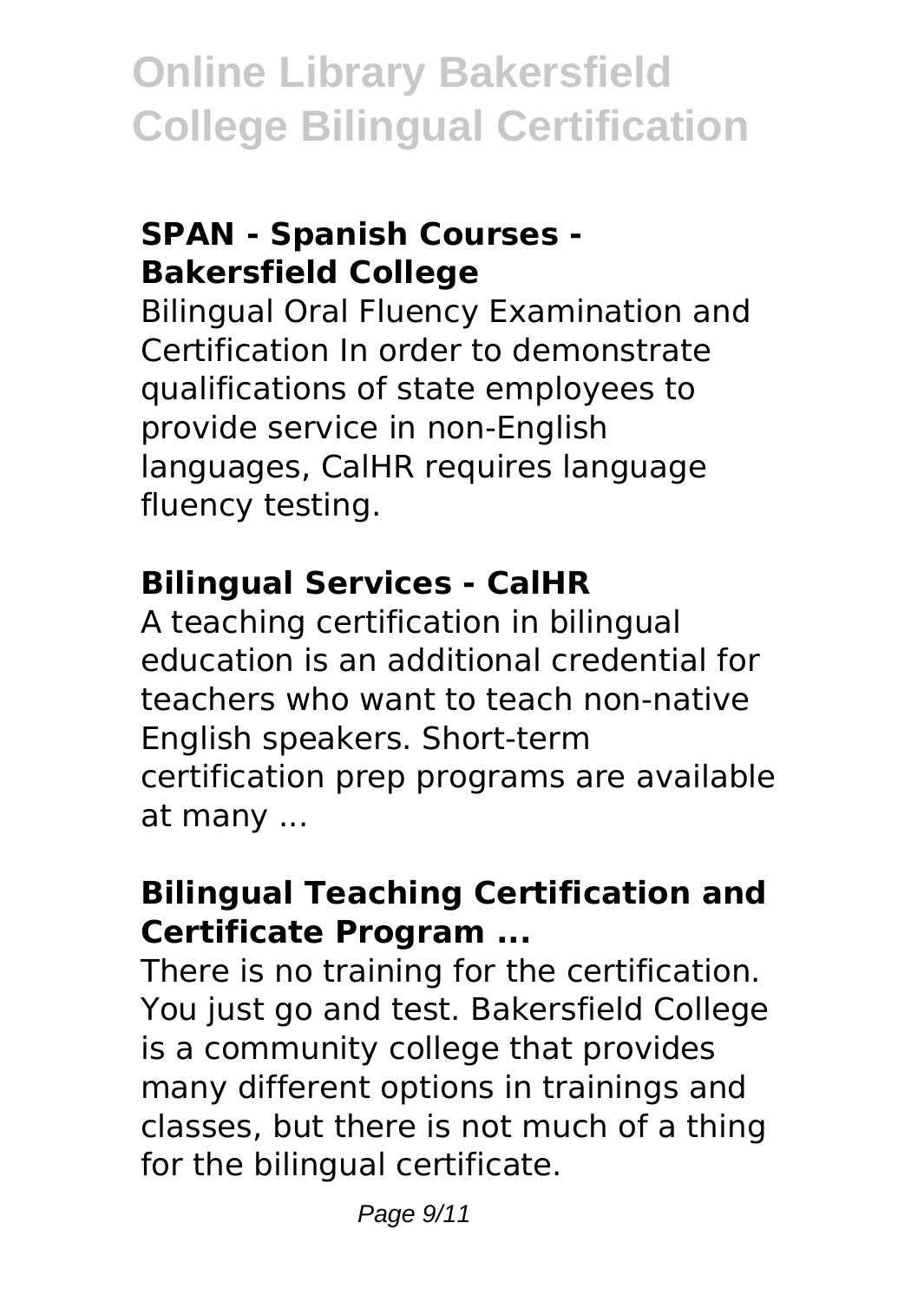#### **Bakersfield College & Programs, Tuition, and Reviews ...**

Bakersfield College is accredited by the Accrediting Commission for Community and Junior Colleges, Western Association of Schools and Colleges, 10 Commercial Blvd., Suite 204, Novato, CA 94949, (415) 506-0234, an institutional accrediting body recognized by the Council for Higher Education Accreditation and the U.S. Department of Education.

### **Articulation | Bakersfield College**

Bakersfield Adult School Kern High School District Staff Directory Nondiscrimination Policies (Title IX/Sexual Harassment) 501 So Mt. Vernon Avenue, Bakersfield, CA 93307 Phone: (661) 835-1855 Fax: (661) 835-9612 Registrar Fax: (661) 873-9027 Transcripts and Records Requests